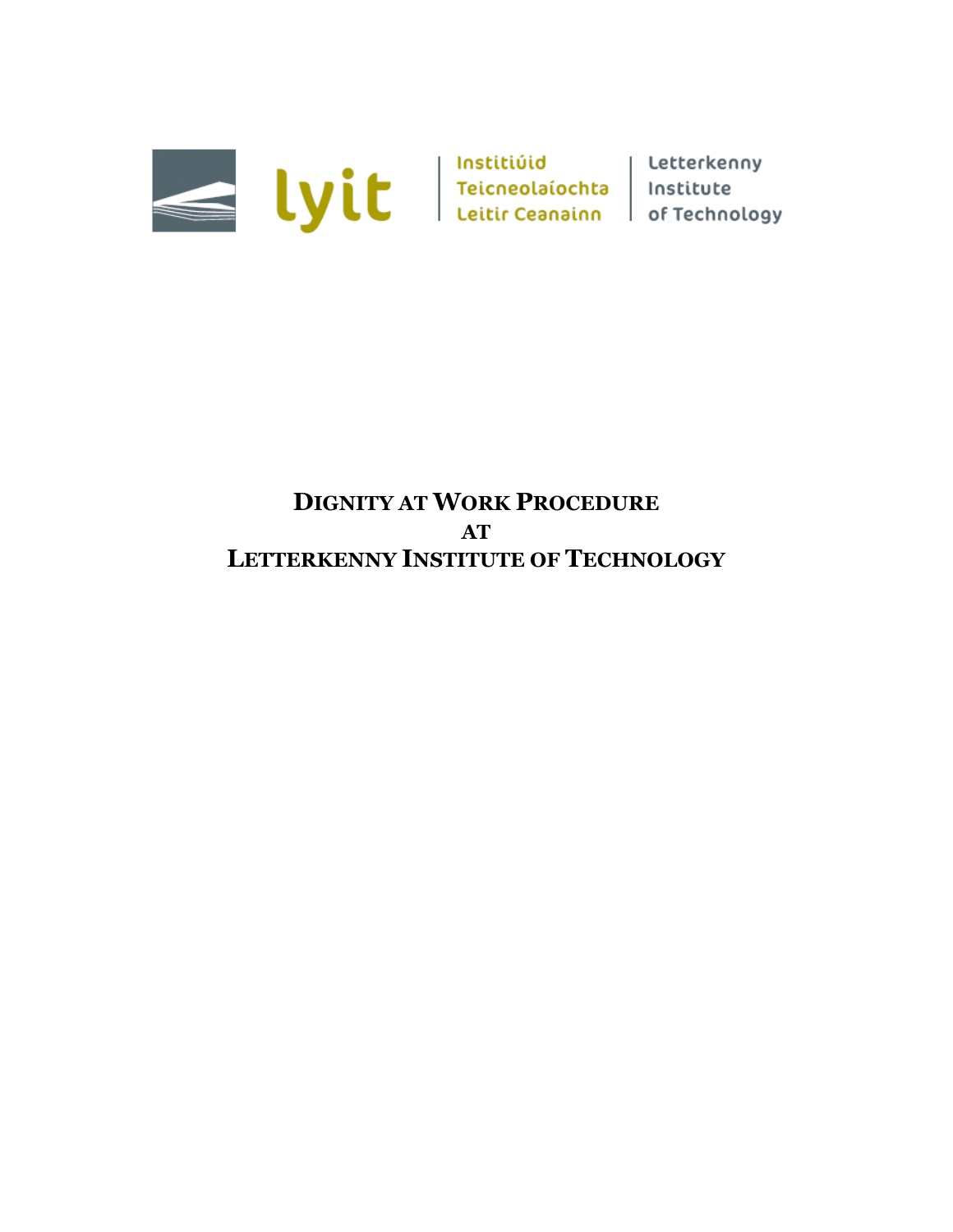## **Table of Contents**

|    |                                                                         | Page           |
|----|-------------------------------------------------------------------------|----------------|
|    | Document History                                                        | 3              |
| 1. | Introduction                                                            | $\overline{4}$ |
| 2. | Definitions of Harassment, Sexual Harassment, Bullying, Lack of Respect | 6              |
| 3. | Reporting of Harassment, Bullying and Disrespectful Behaviour           | 7              |
| 4. | <b>Complaints Procedure</b>                                             | 8              |
| 5. | <b>Investigation Procedure</b>                                          | 9              |
| 6. | Disciplinary Procedure                                                  | 10             |
| 7. | <b>Appeals Procedure</b>                                                | 10             |
| 8. | Sources for Other Information and Advice                                | 11             |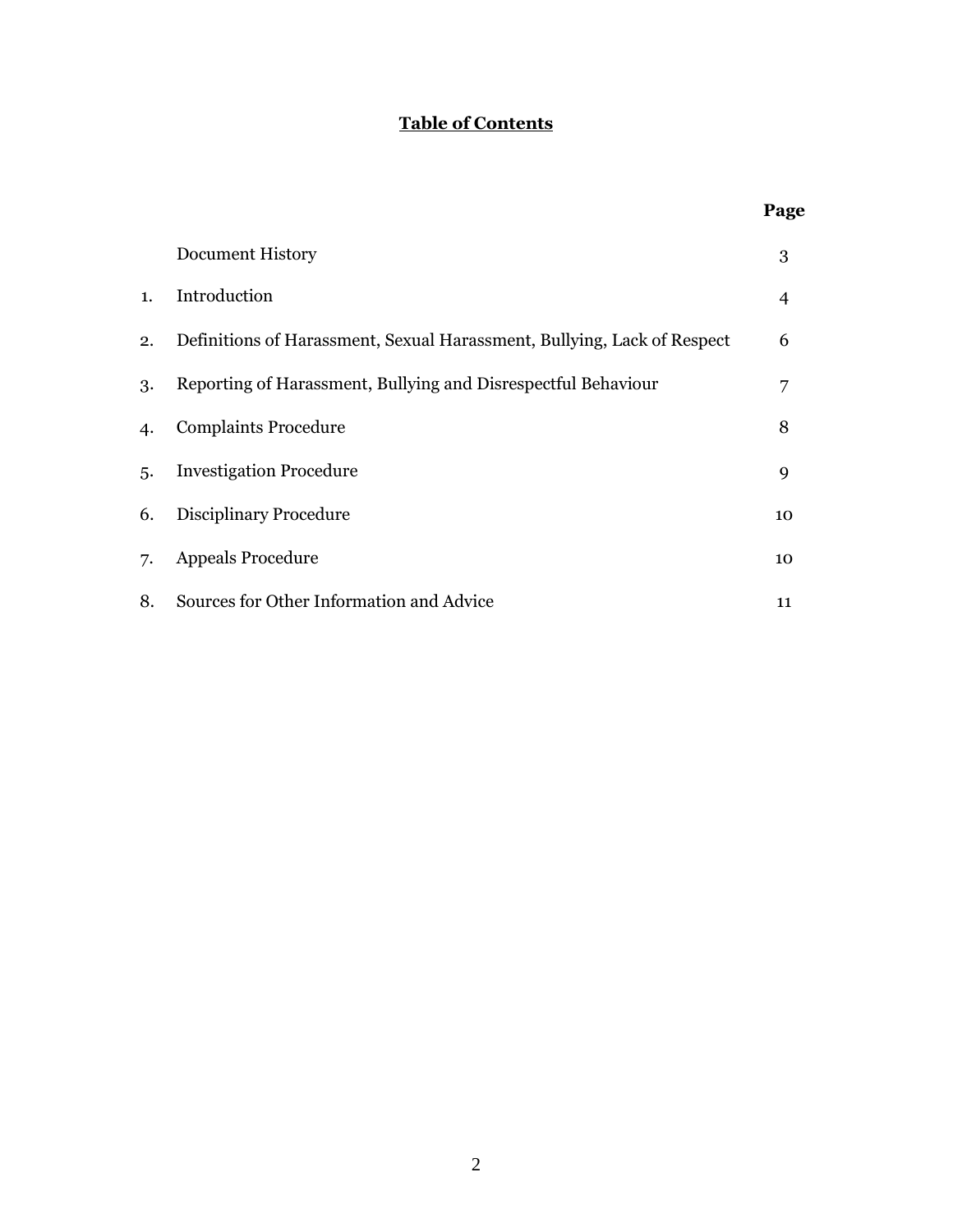## **Document History**

## **Document Location**

To be completed.

## **Revision History**

| Date of this revision: 01-5-14 | Date of next revision: N/A |
|--------------------------------|----------------------------|
|                                |                            |

| Number Date | Revision Revision | <b>Summary of Changes</b>                                         | Changes<br>marked |
|-------------|-------------------|-------------------------------------------------------------------|-------------------|
|             |                   |                                                                   |                   |
| 001         | $1 - 5 - 14$      | Change from Policy to procedure as requested by H&S<br>committtee |                   |
|             |                   |                                                                   |                   |
|             |                   |                                                                   |                   |
|             |                   |                                                                   |                   |
|             |                   |                                                                   |                   |

## **Approvals**

This document requires following approvals –

| Name | Title                  | Date |
|------|------------------------|------|
|      | <b>Executive Board</b> |      |
|      | <b>Audit Committee</b> |      |
|      | Governing Body         |      |
|      |                        |      |
|      |                        |      |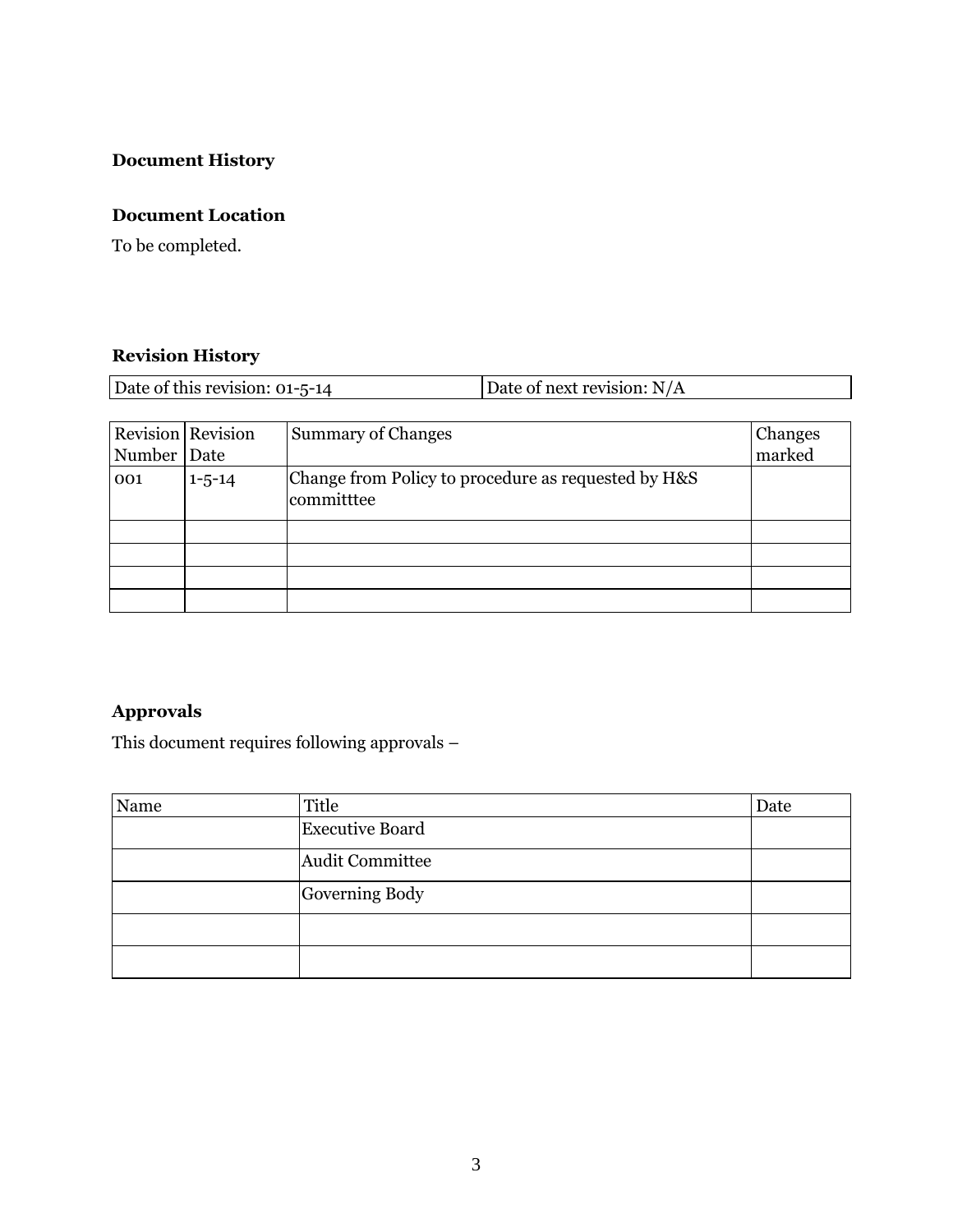#### **1. Introduction**

The Letterkenny Institute of Technology is committed to implementing and promoting measures to protect the dignity of employees and students, to encourage respect for others within the Institute. This is done by creating a work environment free from harassment, bullying and disrespectful behaviour and by dealing effectively with any complaints of such conduct as may arise. Harassment is unequal treatment and discrimination. Bullying is defined in Section 2.3 below. Please note this Dignity at Work Procedure document should be read in conjunction with the Institute's Equal Opportunities Guidelines.

Lack of respect may be shown in words, conduct, acts or demeanour. It is recognised that harassment and bullying can seriously damage working and social conditions, and it will not be tolerated during the course of work, study or any other activity of the Institute.

The procedure applies to staff and students in the Institute and at Institute associated events such as meetings, conferences and lectures etc, whether on the premises or off site.

The Institute recognises that the issue of whether harassment, bullying or disrespectful behaviour has occurred requires a factual determination based on all the evidence received. The Letterkenny Institute of Technology also recognises that false accusations can have serious effects on innocent men and women. All persons in the institute are expected to act in a responsible and professional manner to maintain a pleasant working and study environment free of harassment, bullying and disrespectful behaviour.

The Institute recognises the importance of an environment where people are comfortable in their daily interactions. It is therefore important that a balance is struck between preserving the freedom of expression and intellectual enquiry so vital to third level education and ensuring that those freedoms are not abused so as to leave members of the Institute feeling harassed, sexually harassed or bullied.

To assist in achieving this goal, no record of a complaint shall be entered in an employee's or student's file unless the matter is dealt with under the Institutes disciplinary procedure.

To ensure that procedures are not abused complaints of a frivolous or vexatious nature may result in action being taken against the complainant. Complaints of such a nature will be struck from the records of the wrongly accused.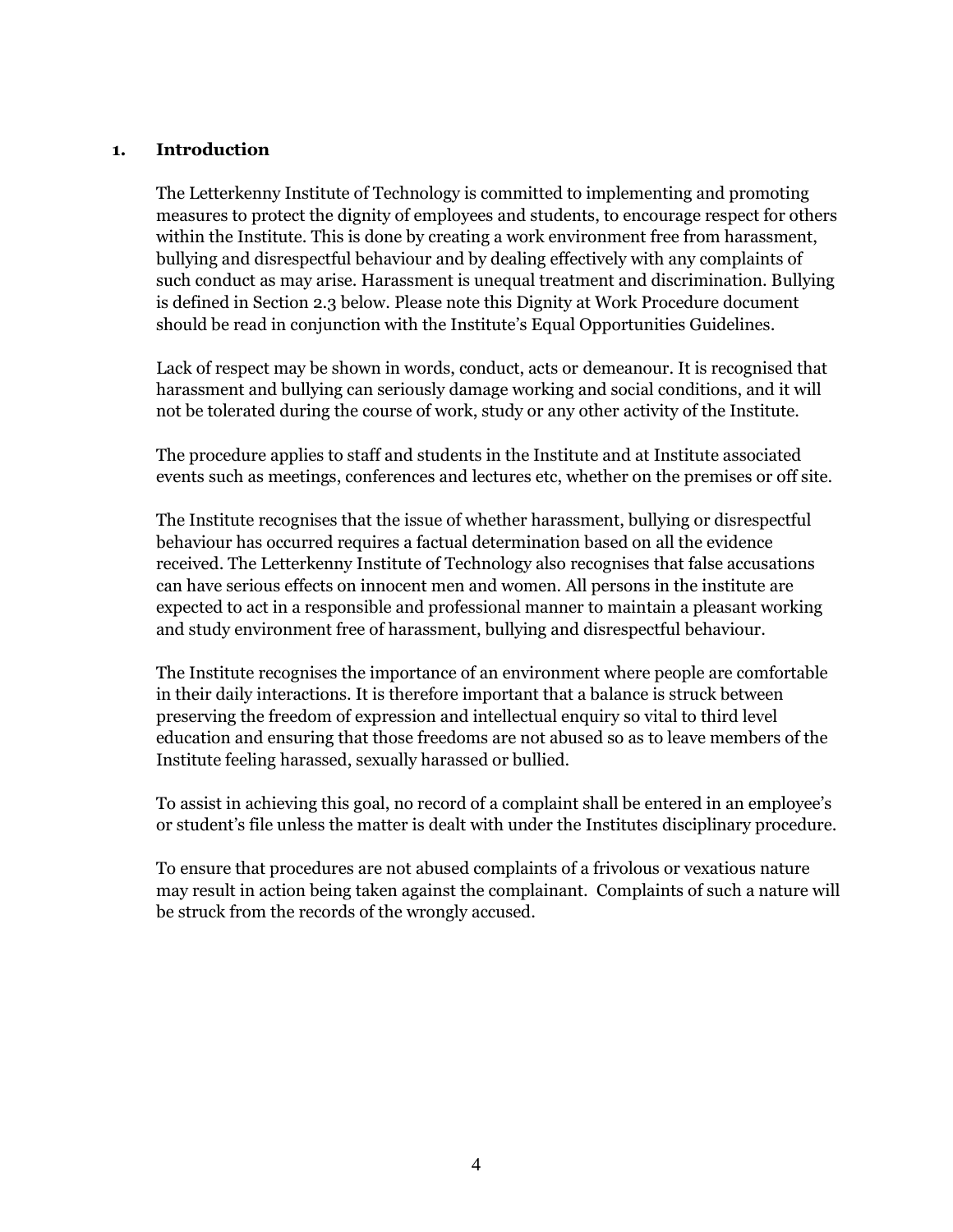The Institute will not tolerate harassment, bullying or disrespectful behaviour by one individual to another for any reason. In particular persons may not and should not –

- A. Comment unfairly and disrespectfully to or about another employee or student
- B. Harass or bully another employee or student
- C. Discriminate against each other on any of the following grounds;-
- 1) Gender
- 2) Marital Status
- 3) Family Status
- 4) Sexual Orientation
- 5) Religious Belief or Lack of Religious Belief
- 6) Age
- 7) Disability or the Nature of Disability
- 8) Race, Colour, Nationality or Ethnic or National Origins
- 9) Membership of the Traveller Community.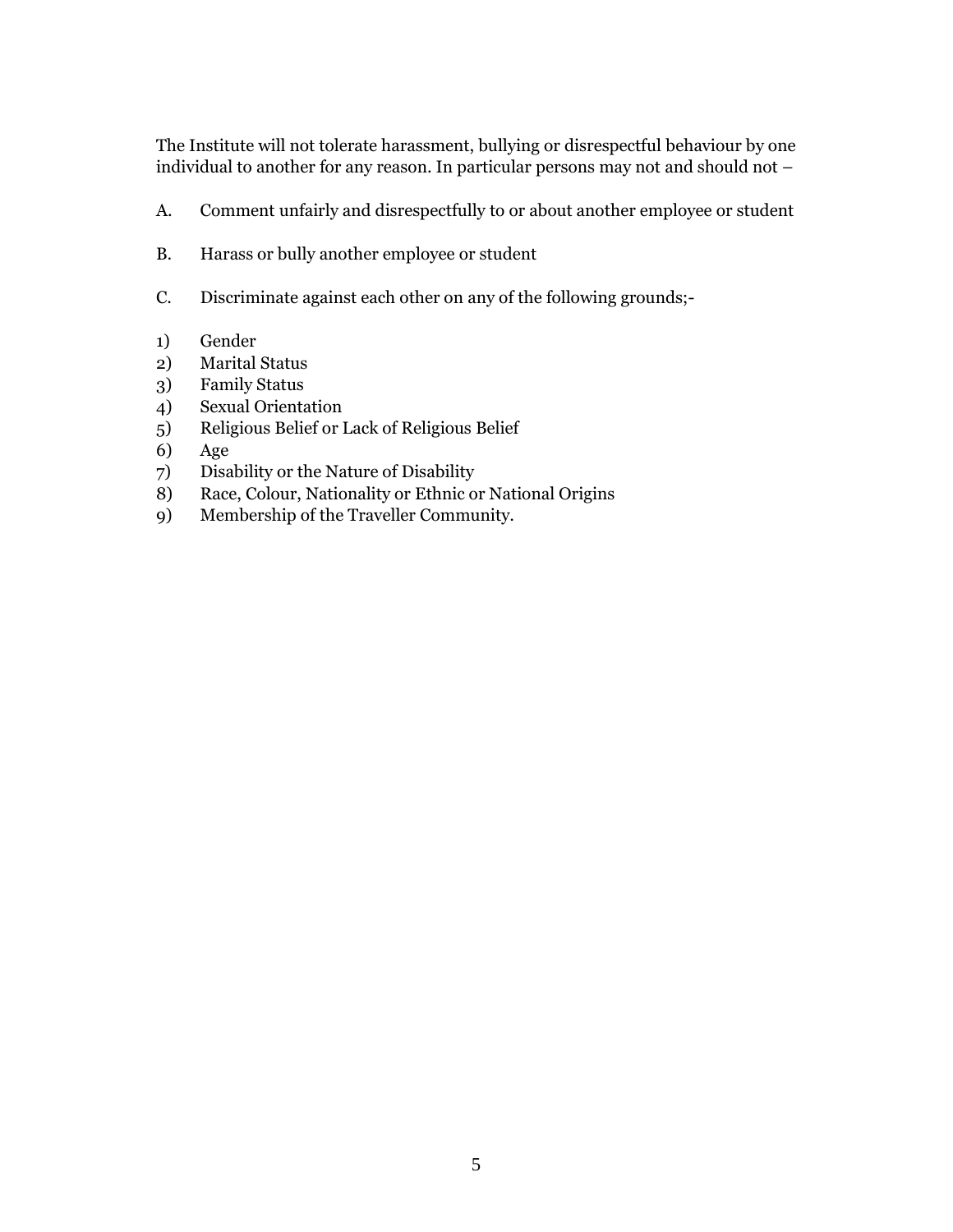#### **2. Definitions**

#### 2.1 *Harassment*

Any act or conduct of a person including spoken words, gestures or the production, display or circulation of written words, pictures or other material, is harassment of one person by another if the action or other conduct is unwelcome to the recipient and could reasonably be regarded, in relation to the relevant characteristics (1) to (9) above, as offensive, humiliating or intimidating to that person.

#### *2.2 Sexual Harassment*

Sexual or gender based harassment is unwanted conduct of a sexual nature, or other conduct based on sex affecting the dignity of women and men at the Institute. It can include any act of physical intimacy, any request for sexual favours or any other act or conduct including spoken words, gestures, the production, display or circulation of written words, pictures or other material.

Conduct of this nature is sexual harassment if it is unwelcome to an individual and could reasonably be regarded as due to the individual's gender, or sexually offensive, humiliating or intimidating. Conduct of this nature by an employee or student towards a fellow employee or student will constitute sexual harassment. Sexual harassment of any form will not be tolerated by the Institute.

#### *2.3 Bullying*

Bullying at work has been defined as 'repeated inappropriate behaviour, direct or indirect, whether verbal, physical or otherwise, conducted by one or more persons against another or others, at the place of work and/or in the course of employment, which could reasonably be regarded as undermining the individual's right to dignity at work' HSA Code of Practice for Employers and Employees on the Prevention and Resolution of Bullying at Work.

An isolated incident of the behaviour in this definition may be an affront to dignity but as a once-off incident is not considered to be bullying. Bullying puts at risk the safety, health and welfare of people at work.

A pattern of the following behaviours are examples of types of bullying:

- Exclusion with negative consequences
- Verbal abuse/insults
- Physical abuse
- Being treated less favourably than colleagues
- Intrusion pestering, spying or stalking
- Menacing behavior
- Intimidation
- Aggression
- Undermining behaviour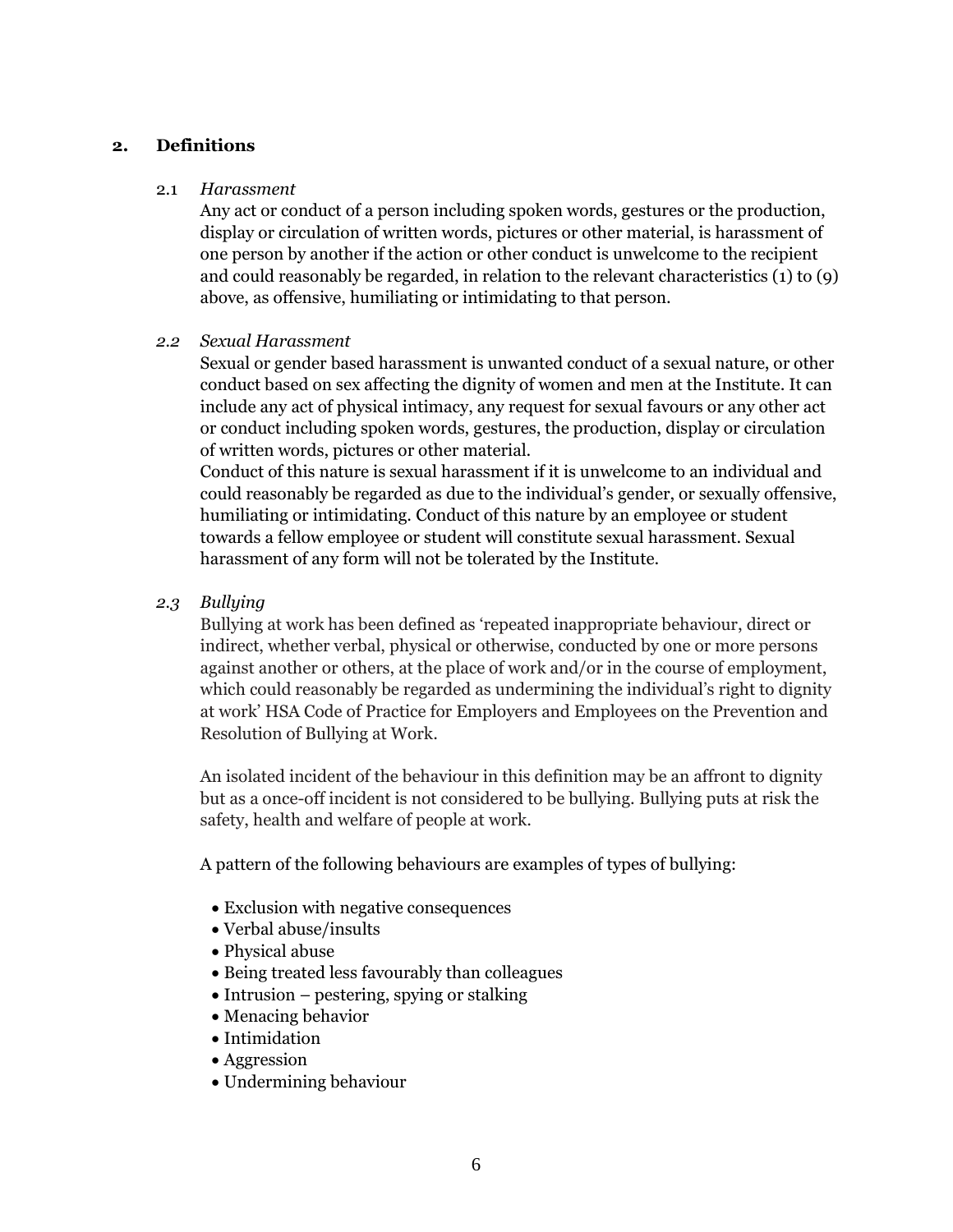- Excessive monitoring of work
- Humiliation
- Withholding work-related information
- Repeatedly manipulating a person's job content and targets
- Blame for things beyond the person's control.

This list is not exhaustive.

*2.4 Lack of Respect*

Lack of respect can be shown by direct comments, sarcasm, snide remarks, inappropriate jokes or banter directed towards an individual. It can also arise where persons are ignored, overlooked, avoided or shunned without good reason and in a manner likely to be hurtful or disrespectful. Jokes or comments directed at or referring to an individual could be thought amusing by others but unpleasant, uncomfortable or hurtful to that person. Respect should be shown to all persons. Respect is also earned. By showing respect to others and honouring their personal dignity, you will earn their respect.

## **3. Reporting of Harassment, Bullying and Disrespectful Behaviour**

Harassment, Bullying and Disrespectful Behaviour of any form as set out above will not be tolerated by the Institute. Any person who encounters harassment, bullying or disrespectful behaviour themselves or of a colleague or student should inform the Human Resources Department or Head of Department/Function immediately. Any such behaviour directed at a colleague or student by any third party in the Institute should be reported.

Allegations of harassment, bullying or disrespectful behaviour will be treated seriously and dealt with sensitively and confidentially. Where allegations are proven they will be dealt with under the Institute disciplinary procedure.

The penalty imposed will be appropriate to the gravity of the conduct involved and could result in the dismissal of the employee or student against whom a complaint has been proven. Any victimisation of an employee or student for reporting an incident, or assisting with an investigation of alleged harassment is a breach of equality legislation and will also be subject to disciplinary action. Please see the Institutes Equal Opportunities Guidelines.

Depending on the gravity of an allegation or allegations made, the Institute may opt to deal with the issue under the disciplinary procedure.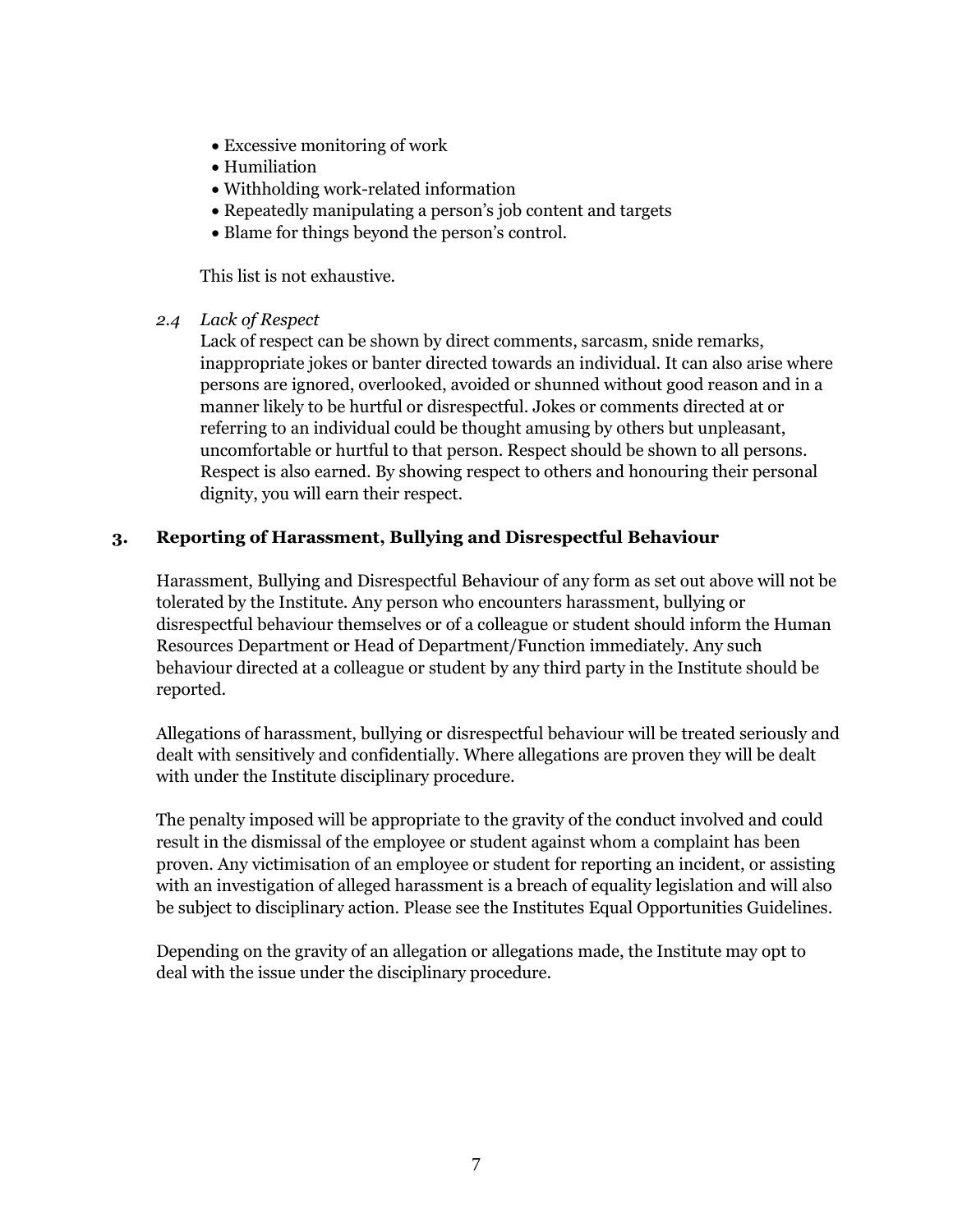#### **4 Complaints Procedure**

#### *4.1 Progressing a Complaint*

A problem or potential problem should not be ignored. Any issue of concern should be brought to the attention of the Head of Department/Function or the Human Resources Manager. If the complaint made is serious the complainant should be aware that the Head of Department/Function or member of Human Resources may consider it their duty to commence an investigation if the complainant is not prepared to proceed with a formal complaint.

In making a complaint it is helpful to record any incidents – where, when, and what took place, any witnesses and copies of any written material.

#### *4.2 Informal Procedure*

While in no way diminishing the issue or the effects on individuals, an informal approach can often resolve matters. The objective of this approach is to resolve the difficulty with the minimum of conflict and stress for the parties involved.

Any person who believes they are being bullied or harassed should explain clearly to the alleged perpetrator(s) that the behaviour in question is unacceptable. In circumstances where a person finds it difficult to approach the alleged perpetrator(s) directly, he/she should seek help and advice, on a strictly confidential basis, from a contact person, such as:

- the supervisor or Head of Department/Function;
- any Head of Department/Function in the workplace;

In this situation the contact person should listen patiently, be supportive and discuss the various options available.

Having consulted with the contact person, the complainant may request the assistance of the contact person in raising the issue with the alleged perpetrator(s). In this situation the approach of the contact person should be by way of a confidential, non-confrontational discussion with a view to resolving the issue in an informal low-key manner.

The complainant may decide, for whatever reason, to bypass the informal procedure. Choosing not to use the informal procedure shall not reflect negatively on the complainant in the formal procedure.

#### *4.3 Formal Procedure*

If an informal approach is inappropriate or if after the informal stage the bullying or harassment persists, the following procedures should be invoked: -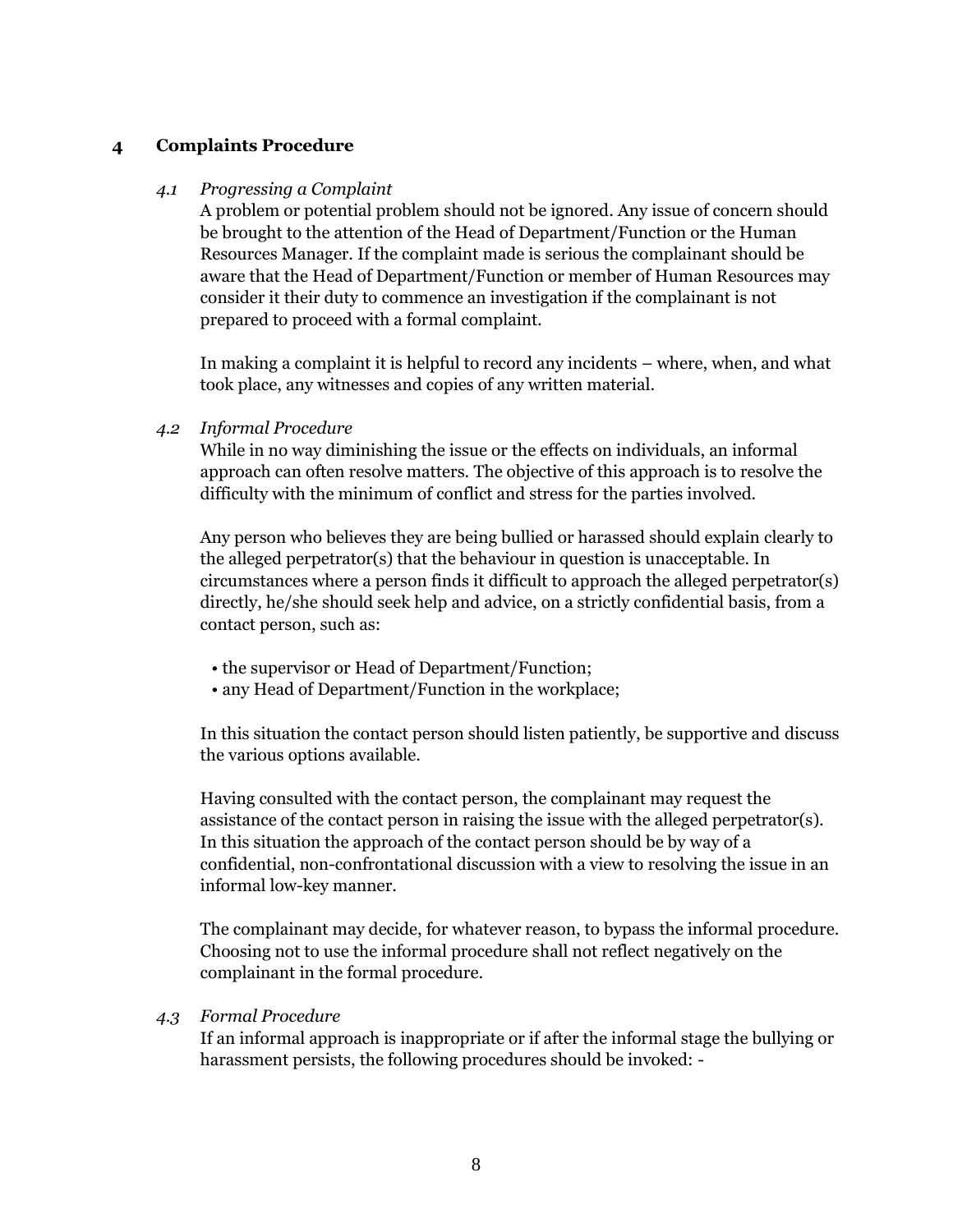- a) The complainant should make a formal complaint in writing to his/her immediate Head of Department/Function, or (if the complaint relates to that person), any member of Institute Management. The complaint should be confined to precise details of actual incidents of bullying, harassment or disrespectful behaviour.
- b) The alleged perpetrator(s) will then be notified in writing of the nature of the allegation made against them. They will be given a copy of the complainants' statement and advised that they will have a fair opportunity to respond to the allegation(s).
- c) The complaint will be subject to an initial assessment by a designated impartial member of Institute management, with a view to determining an appropriate course of action.

Such a course of action at this stage could be to explore a mediated solution or other means of resolving the issue informally. Should either of these approaches be deemed inappropriate or inconclusive, a formal investigation of the complaint will take place with a view to determining the facts and deciding on appropriate action including disciplinary action.

## **5. Investigation Procedure**

- a) The investigation will be conducted by either a designated member or members of the Institutes management or, if deemed appropriate, an independent third party. The investigation will be conducted thoroughly, objectively, with sensitivity and with due respect for the rights of both the complainant and the alleged perpetrator(s). Confidentiality will be maintained to the greatest extent consistent with the requirements of a fair investigation.
- b) The alleged perpetrator will be given a copy of the complaint in writing setting out full details of the nature of the complaint and will be given an opportunity to respond.
- c) The investigator(s) will meet with the complainant and alleged perpetrator(s) and any witnesses or relevant persons on an individual confidential basis with a view to establishing the facts surrounding the allegation(s). Both the complainant and alleged perpetrator(s) may be accompanied by a work colleague or student representative if so desired.
- d) Every effort will be made to carry out and complete the investigation as quickly as possible and where possible within an agreed timeframe. On completion of the investigation, the investigator(s) will submit a written report to management containing the findings of the investigation. If the complaint is upheld, the report will recommend whether the Letterkenny Institute of Technology's disciplinary procedure should be invoked.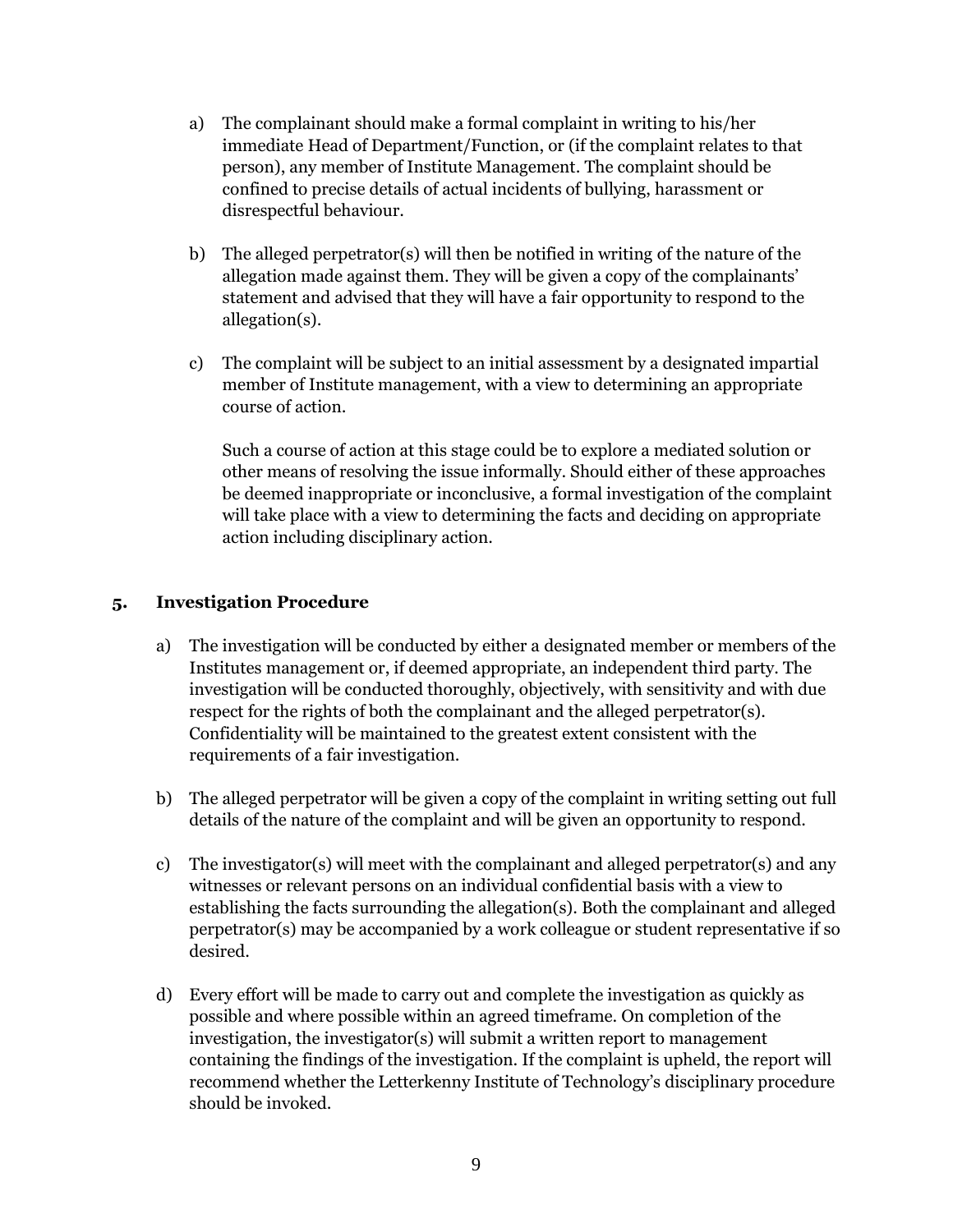- e) The complainant and the alleged perpetrator(s) will be informed in writing of the findings of the investigation.
- f) If the complaint is upheld, the alleged perpetrator(s) will be interviewed to determine an appropriate course of action. Such action could involve counselling and/or monitoring or progressing the issue through the disciplinary procedure.
- g) A complaint, which is not upheld by the formal investigation, does not necessarily indicate that the complaint was malicious and an employee or student must not be victimised for having made a complaint.

### **6. Disciplinary Procedure**

Appropriate action will be taken to stop the harassment or bullying immediately and prevent its recurrence. Possible sanctions, within the terms of relevant legislation, may range from verbal warnings, written warnings, transfer, suspension, fine or dismissal and will be proportionate to the offence. Sometimes an apology and assurance of no recurrence will suffice. However, if a transfer is necessary every effort will be made to relocate the harasser, not the victim. Counselling will be encouraged for both the harasser and the victim.

## **7. Appeals Procedure**

Both the complainant and/or the alleged perpetrator(s) will have the right of appeal to the President. The outcome of the investigation and/or the subsequent disciplinary action can be the basis of the appeal. This appeal must be lodged within 30 days of formal notification of either the outcome or subsequent action. An appeal may be heard by a nominee of the President.

For sources of further information and advice please refer to Section 8.0.